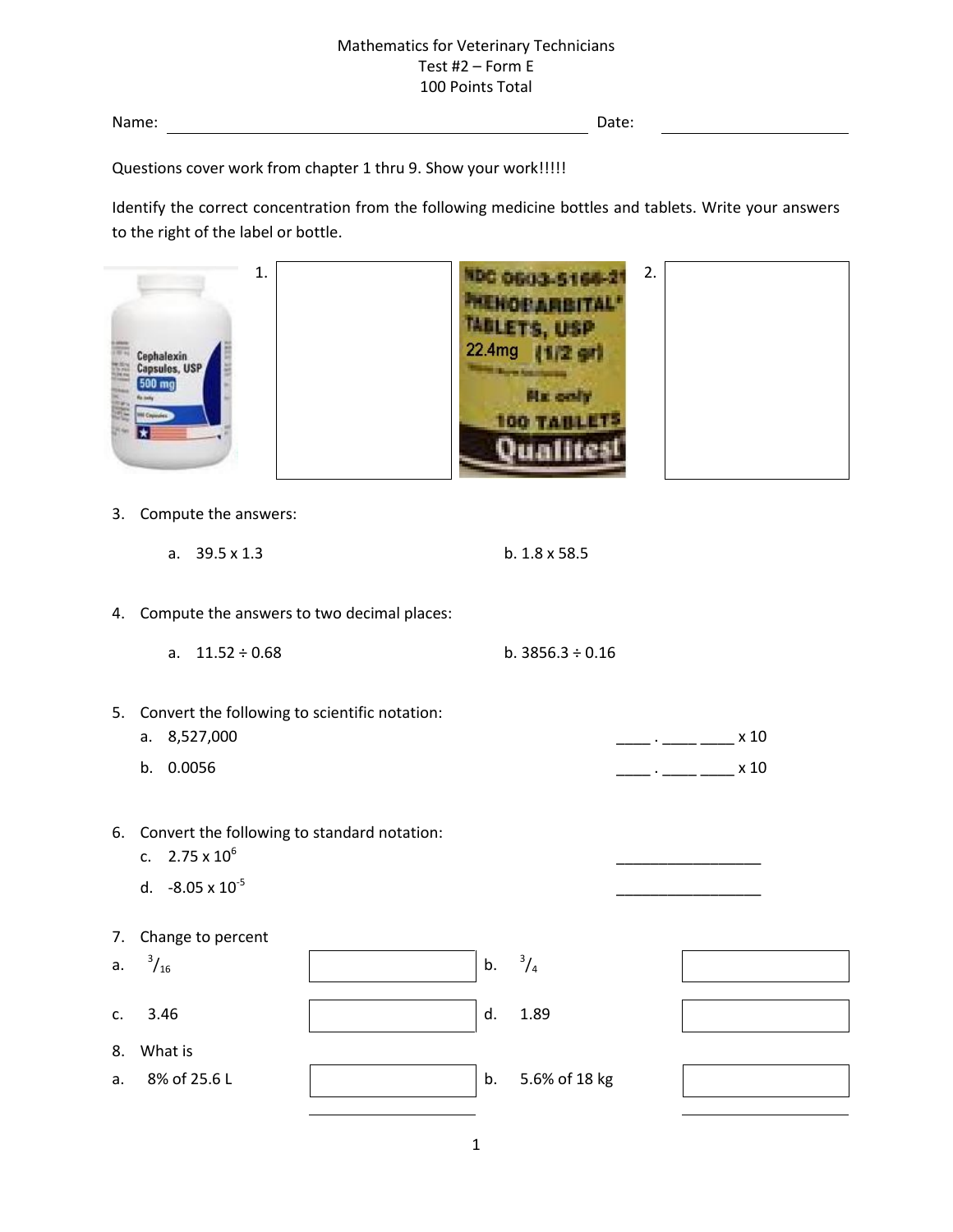| c.                                                                                                       | 42% of 150mg                           |  | d. | 0.015% of 6 lbs                                  |  |  |  |  |  |
|----------------------------------------------------------------------------------------------------------|----------------------------------------|--|----|--------------------------------------------------|--|--|--|--|--|
| 9.                                                                                                       | Change to decimal                      |  |    |                                                  |  |  |  |  |  |
| a.                                                                                                       | 98%                                    |  | b. | 13%                                              |  |  |  |  |  |
| c.                                                                                                       | 205%                                   |  | d. | 0.075%                                           |  |  |  |  |  |
| 10. Change to a fraction (lowest terms please)                                                           |                                        |  |    |                                                  |  |  |  |  |  |
| a.                                                                                                       | 115%                                   |  | b. | $-35%$                                           |  |  |  |  |  |
| c.                                                                                                       | 78%                                    |  | d. | 0.025%                                           |  |  |  |  |  |
| 11. We ordered 168 pounds of lab chemicals.<br>What percentage did we use if we utilized 29.8 lbs?<br>а. |                                        |  |    |                                                  |  |  |  |  |  |
|                                                                                                          |                                        |  |    |                                                  |  |  |  |  |  |
|                                                                                                          | What percentage is left over?<br>b.    |  |    |                                                  |  |  |  |  |  |
| 12. Convert the following to the proper unit of measurement                                              |                                        |  |    |                                                  |  |  |  |  |  |
| a.                                                                                                       | 16 g / 100 ml                          |  | b. | 8.7 g / 100 ml                                   |  |  |  |  |  |
| 13. Convert the following to the proper unit of measurement                                              |                                        |  |    |                                                  |  |  |  |  |  |
| a.                                                                                                       | 7.6g of dextrose in 100 ml<br>solution |  | b. | 33.3 ml of sodium chloride in<br>100 ml solution |  |  |  |  |  |
| 14. Convert the following Packed Cell Numbers to the proper unit of measurement                          |                                        |  |    |                                                  |  |  |  |  |  |
| a.                                                                                                       | $47$ dog <sub>1</sub>                  |  | b. | $41$ dog <sub>2</sub>                            |  |  |  |  |  |
| 15. Convert the following solutions to percents                                                          |                                        |  |    |                                                  |  |  |  |  |  |
| a.                                                                                                       | 13 ml of dextrose in 100 ml            |  | b. | 2.5 ml of formalin in 100 ml                     |  |  |  |  |  |
| c.                                                                                                       | 7 ml of dextrose in 100 ml             |  | d. | 65 ml of formalin in 100 ml                      |  |  |  |  |  |
| 16. Reduce the ratio to fraction form                                                                    |                                        |  |    |                                                  |  |  |  |  |  |
| a.                                                                                                       | 3:18                                   |  | b. | 18:72                                            |  |  |  |  |  |
| 17. Solve the following. Be sure to show units where applicable                                          |                                        |  |    |                                                  |  |  |  |  |  |
| a.                                                                                                       | 715mg<br>65mg<br>$N$ cap<br>$1 \, cap$ |  |    |                                                  |  |  |  |  |  |
| b.                                                                                                       | 720mg<br>25mg<br>$N$ $ml$<br>5ml       |  |    |                                                  |  |  |  |  |  |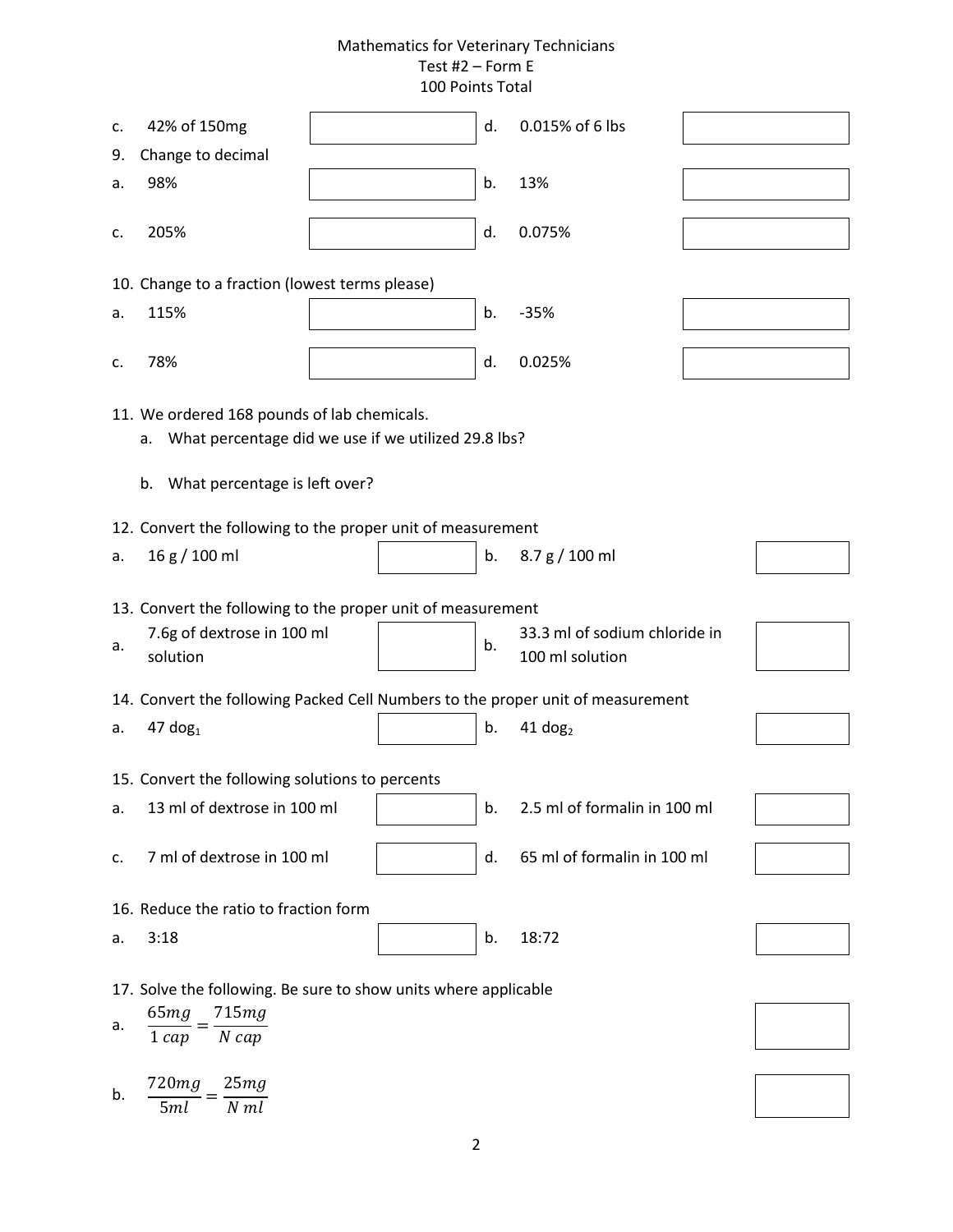18. Calculate the conversion and show the calculation in the box to the right of the answer

| $45$ ml =       | $\ensuremath{\mathsf{tsp}}$ |  |
|-----------------|-----------------------------|--|
| $2100$ mg =     | $\mathsf g$                 |  |
| $32 kg =$       | $\mathsf{lb}$               |  |
| $4.18 L =$      | $\mathsf{m}\mathsf{l}$      |  |
| $80$ ml =       | $\ensuremath{\mathsf{tsp}}$ |  |
| $16.9$ ml =     | fl oz                       |  |
| $11 g =$        | $\mathsf{mg}$               |  |
| $110 lb =$      | $\mathsf{kg}$               |  |
| $9$ fl oz =     | ml                          |  |
| $0.8~{\rm g}$ = | $\mathsf{mg}$               |  |
| $0.025 L =$     | ml                          |  |
| $0.25$ kg =     | $\mathsf g$                 |  |
| 73 mg $=$       | $\mathsf g$                 |  |
| $14 g =$        | $\mathsf{kg}$               |  |
| $50$ ml =       | tbsp                        |  |
| 11 tsp $=$      | $\mathsf{m}\mathsf{l}$      |  |
| $400$ ml =      | $\operatorname{\sf fl}$ oz  |  |
| $0.23$ gr =     | $mg$                        |  |
| 11 $gr =$       | $mg\,$                      |  |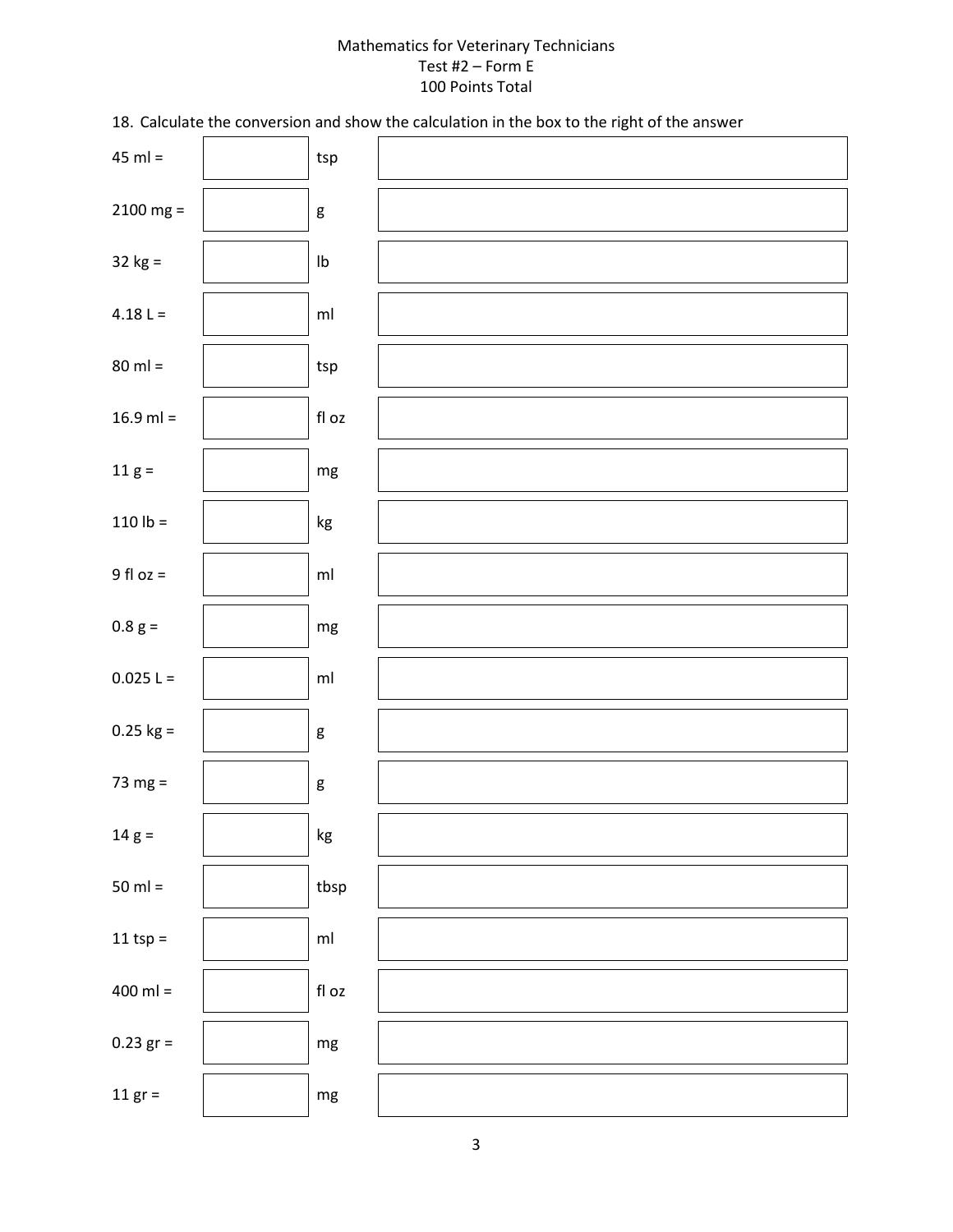

19. Our X-rays in 2012 were \$65. This year they will be 12% higher. What will be the new cost?

- 20. If 1 tablet contains 80 mg of drug, how many milligrams of drug does 7 tablets have?
- 21. There are three vet techs for every two veterinarians in the large zoo. What is the ratio of vet techs to veterinarians?
- 22. The veterinarians orders 225 mg of medication in every 2.5 ml of liquid. How much liquid is required to administer 380 mg of medication?